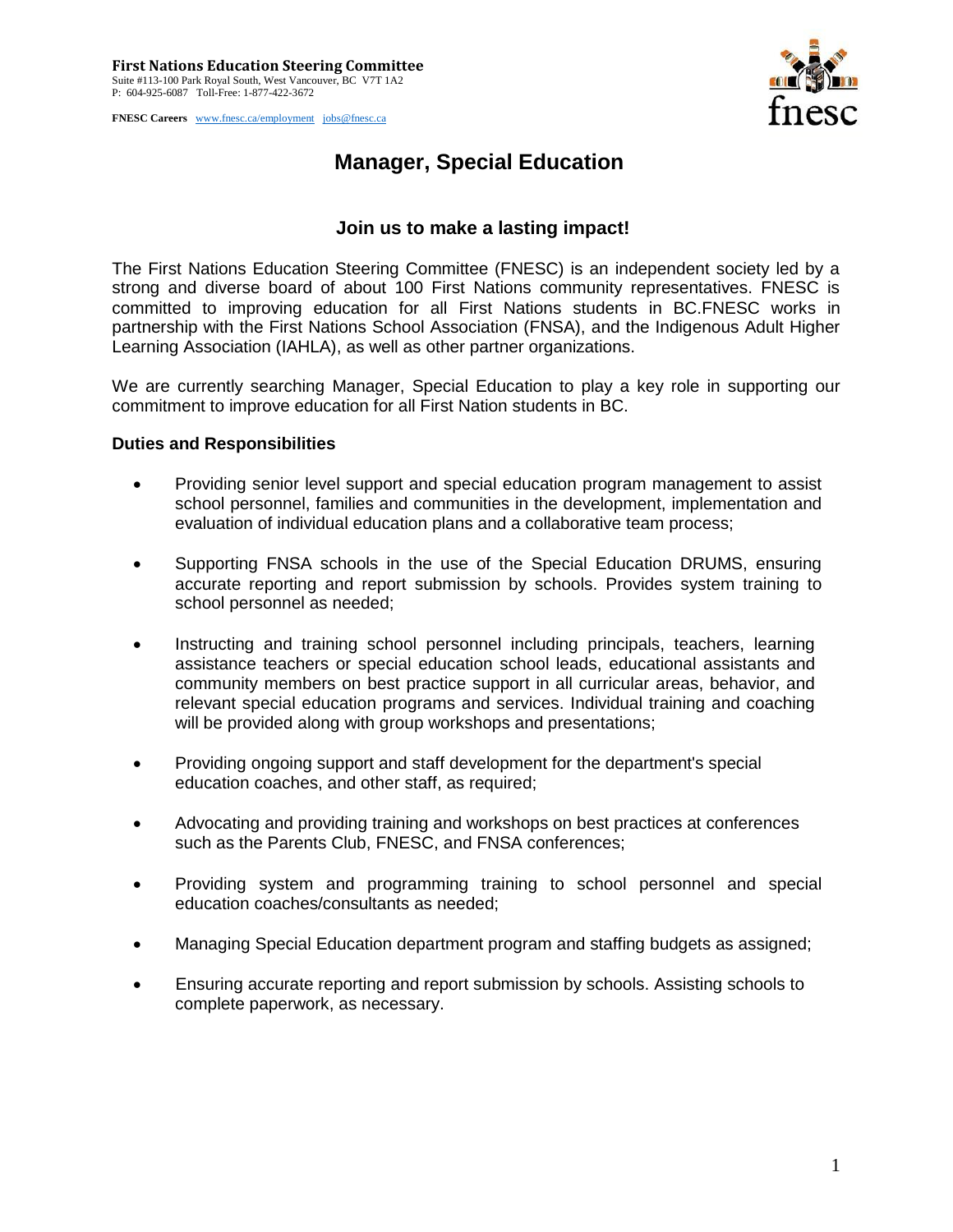**FNESC Careers** [www.fnesc.ca/employment](http://www.fnesc.ca/employment) [jobs@fnesc.ca](mailto:jobs@fnesc.ca) 





The position will require an individual who has the following certifications, knowledge, experience, skills and characteristics.

- A minimum of a Bachelor's Degree in Education with a major in Special Education, and/or Special Education certification and training. This advanced training includes Special Education courses for children with exceptionalities, including but not limited to:
	- Intellectual and physical disabilities
	- Neuro-developmental disabilities
	- Autism Spectrum Disorder
	- Sensory impairments
	- Chronic health impairments
	- Behavior disorders and mental illness;
	- Level "B" Assessment credentials;
	- Experience managing, directing and leading school staff in special education programs; or an equivalent combination of education, training and experience;
- Experience developing and delivering special education programs, including training, supervision and management of resources;
- Experience in the development of Individual Education Programs that are student- focused and strength based;
- Experience working with students from K-12.

This is a full-time position based at the FNESC office in West Vancouver, or at a home based office outside of the Lower Mainland, if the location is acceptable to FNESC. The normal office hours are Monday to Friday from 8:30am to 4:30pm. Some weekend and evening work will be required, as will travel throughout the province of BC.

The salary for this position is \$87,550 per year.

We offer full-time meaningful work in a professional, friendly, and respectful office environment which is easily accessible by transit and right next door to Park Royal Mall. We enjoy having occasional lunches together as a team – pizza is one of our favourites. Our benefits and pension plans are above average, as is our vacation entitlement. We also offer professional development and a health and wellness subsidy for all of our employees.

**FNESC requires that all FNESC staff be fully vaccinated for COVID-19 for two reasons: First, because FNESC takes its responsibility to create and maintain a healthy workplace very seriously. And, second, because many of our staff attend First Nations communities in-person. Some First Nations have unique requirements and vulnerabilities related to communicable diseases like COVID-19, and FNESC always respects the needs of First Nations.**